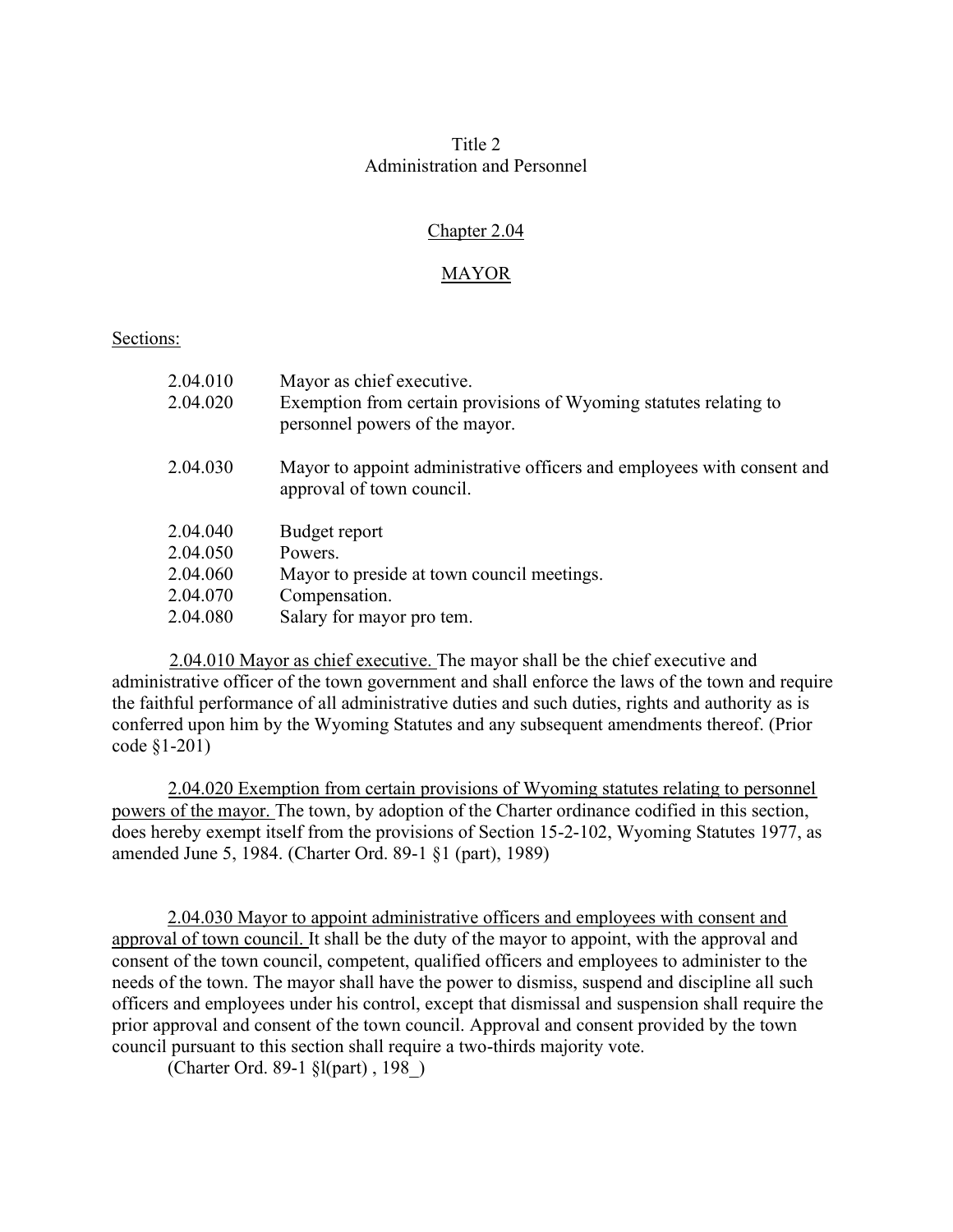2.04.040 Budget report. The mayor shall assemble

estimates of the financial needs and resources of the town for each ensuing year and shall prepare a program of activities within the financial power of the town embodying the same in a budget document with proper supporting schedules and analyses. The complete report shall then be annually presented to the town council. (Prior code  $\S1-203$ )

2.04.050 Powers of mayor. As chief executive, the mayor shall have the following powers:

A. Prescribe Rules. The mayor shall have the power to prescribe such rules and regulations as he shall deem necessary or expedient for the conduct of administrative agencies or town officers subject to his authority, and he shall have the power to revoke, suspend or amend any rule or regulation of an administrative agency by whomever prescribed;

B. Overrule Officials. The mayor shall have the power to set aside any action taken by a town official and may supersede him in the department, division or bureau;

C. Delegate "Duties. The mayor, shall have the power to direct any department, division or bureau to perform for any other department, division or bureau;

D. Appoint Committees. The mayor shall have the power to designate such committees and officers thereof as he shall find necessary for the proper consideration of administrative problems. Such committees shall meet at the request of the mayor and shall make such recommendations on matters referred to them as they shall find necessary -for the best interests of the town. (Prior code §1-204)

2.04.060 Mayor to preside at town council meetings. It shall be the duty of the mayor to preside at all meetings of the town council, but in case of his absence, one of the councilmen shall be chosen to act as mayor pro tern. (Prior code §1-205)

2.04.070 Compensation of mayor. The compensation of the mayor shall be \$250 per meeting of the Town Council. (Ordinance 2003-02, 5/12/2003)

2.04.080 Salary for mayor Pro-tem. At any meeting of the town council at which a mayor pro tern is appointed, said mayor pro tern shall in lieu of regular compensation be paid a salary for said meeting in an amount equal to what the mayor would have been paid for attendance at said meeting. (Ord. 91-3 §2, 1991)

# Chapter 2.08

# TOWN COUNCIL

### Sections:

- 2.08.010 Regular meetings.
- 2.08.020 Special meetings.
- 2.08.030 Adjourned meetings.
- 2.08.040 Executive sessions.
- 2.08.050 Quorum.
- 2.08.060 Compensation.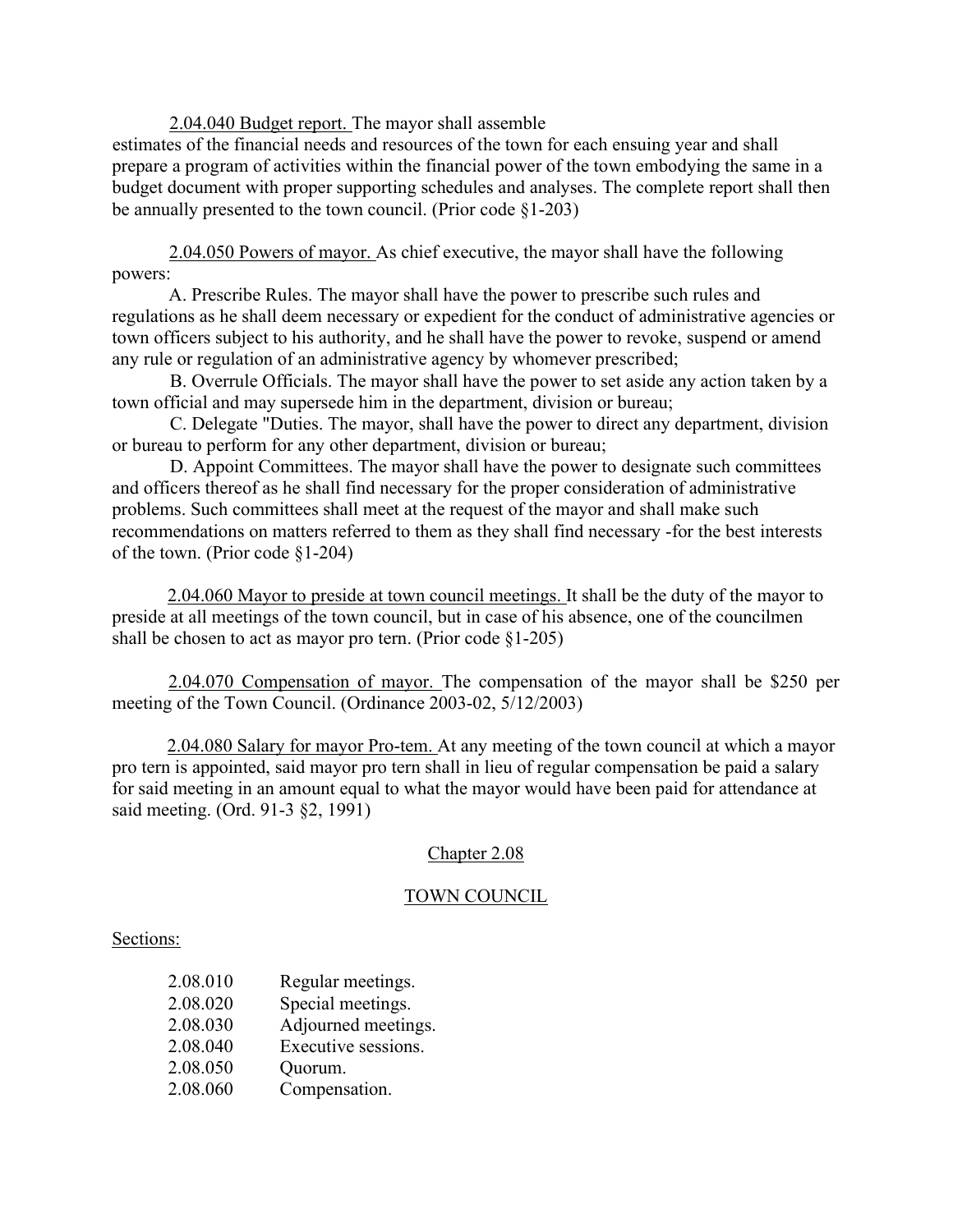| 2.08.070 | Presentation of ordinances.  |
|----------|------------------------------|
| 2.08.080 | When ordinances take effect. |

2.08.010 Regular meetings. Regular meetings of the town council shall be held at five p.m. on the second' Monday of each month; provided, however, that if said meeting date shall be a legal holiday such meeting shall be held on the following day.

2.08.020 Special meetings. When necessary a special meeting of the town council may be called by the mayor or by a majority of the qualified members of the town council, notice of which special meeting must be given in accordance with the law. (Ord. 91-16 §1, 1991: prior code §1-302)

2.08.030 Adjourned meetings. Any meeting may be adjourned to a later date, except that no meeting may be adjourned to a date beyond the next regular meeting. Only such matters as could legally be considered at the original meeting may be considered at the adjourned meeting. (Prior code §1-303)

2.08.040 Executive sessions. When the nature of the business so requires, the town council by a vote of two-thirds of the members present, may go into executive session and exclude the public therefrom. (Prior code §1-304)

2.08.050 Quorum. A majority of the town council shall constitute a quorum for the transaction of business, but any number may adjourn from time to time. (Prior code §1-305)

\_2.08.060 Compensation. The compensation of a member of the Town Council shall be \$100 per meeting of the Town Council. (Ordinance 2003-3, 5/12/2003)

2.08.070 Presentation of ordinances. All ordinances shall be presented in writing or typewritten. (Prior code §1-307)

2.08.080 When ordinances take effect. All ordinances passed by the town council of the town shall take effect and-be in force from and after they are duly published by posting a copy thereof in the town clerk's office and such other places as the governing body may determine for at least ten days unless the ordinance contains an effective date later than that, in which case the effective date contained in the ordinance shall be controlling. Emergency ordinances shall become effective upon proclamation of the mayor, and as soon thereafter as is practicable, they shall be posted in the manner required of other ordinances. Every ordinance shall, within a reasonable time after passage, be signed by the mayor and attested by the clerk and recorded in a book kept for that purpose. The attestation of the clerk shall show that the ordinance was duly posted. (Prior code §1-106)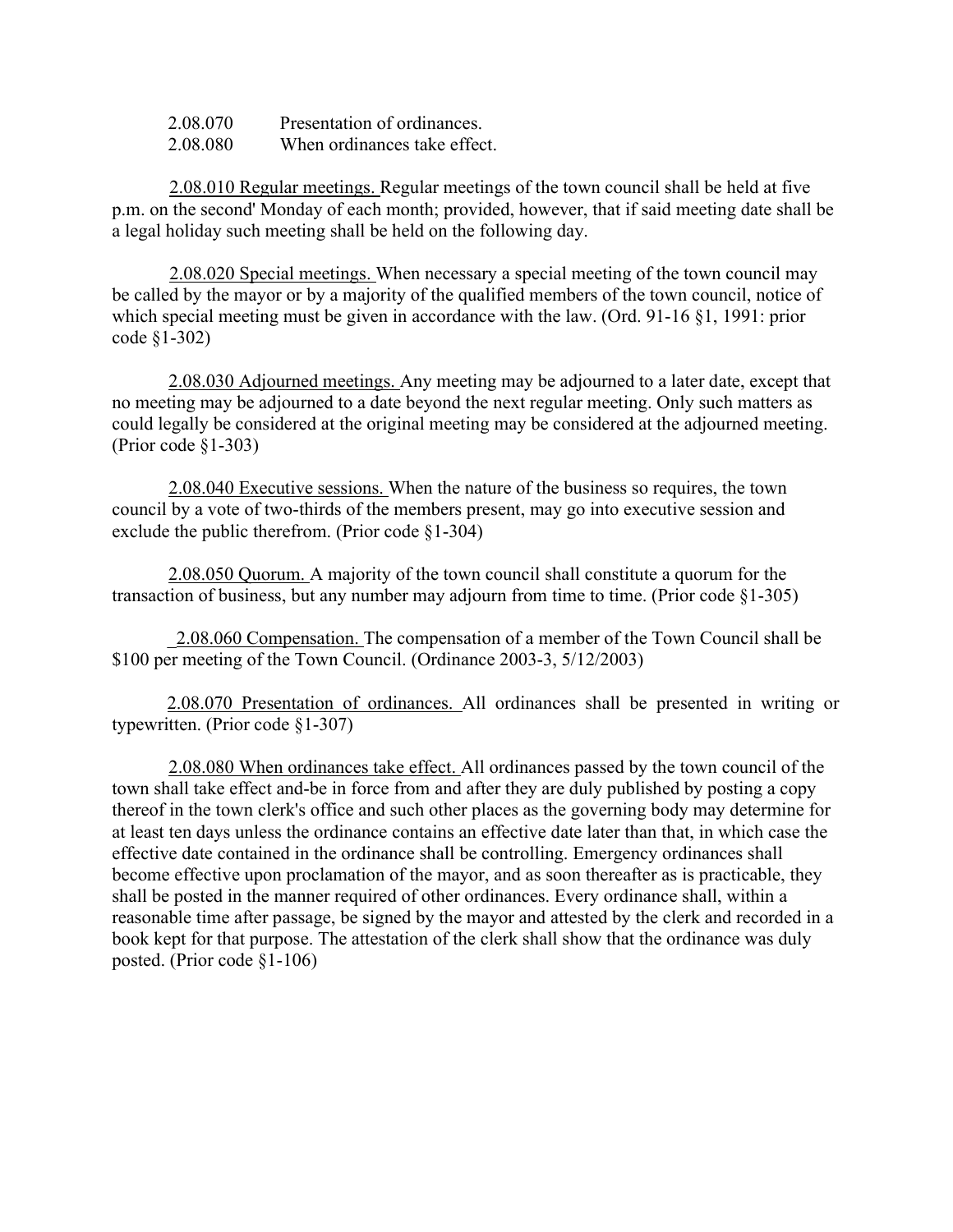### Chapter 2.12

### OFFICERS GENERALLY

Sections:

2.12.10 Compensation.

2.12.010 Compensation. Such salaries, commissions, fees, retainers or wages as would reasonably compensate an appointive officer for services rendered or duties performed shall be determined and set by the mayor, with approval of the town council, and paid in the same manner as the satisfaction of any other claim against the town. (Prior code §1-511)

#### Chapter 2.16

### ELECTIONS

Sections:

| 2.16.010 | Time of elections.    |
|----------|-----------------------|
| 2.16.030 | Terms of office.      |
| 2.16.040 | Conduct of elections. |

2.16.010 Time of elections. A town election shall be held at the time specified by the statutes of the state as applicable unless superseded by Charter ordinance of the town, in which case the time of town elections shall be set by Charter ordinance. (Prior code §1-401)

2.16.030 Terms of office. The term of office for the mayor shall be four years after the date of election. The term of office for the town councilmen shall be four years after the date of election. (Prior code §1-403)

2.16.040 Conduct of elections. All town elections shall be conducted in accordance with the election laws of the state applicable to towns unless superseded by Charter ordinance of the town, in which case the Charter ordinance shall control. (Prior code§1-404)

### Chapter 2.20

### TOWN CLERK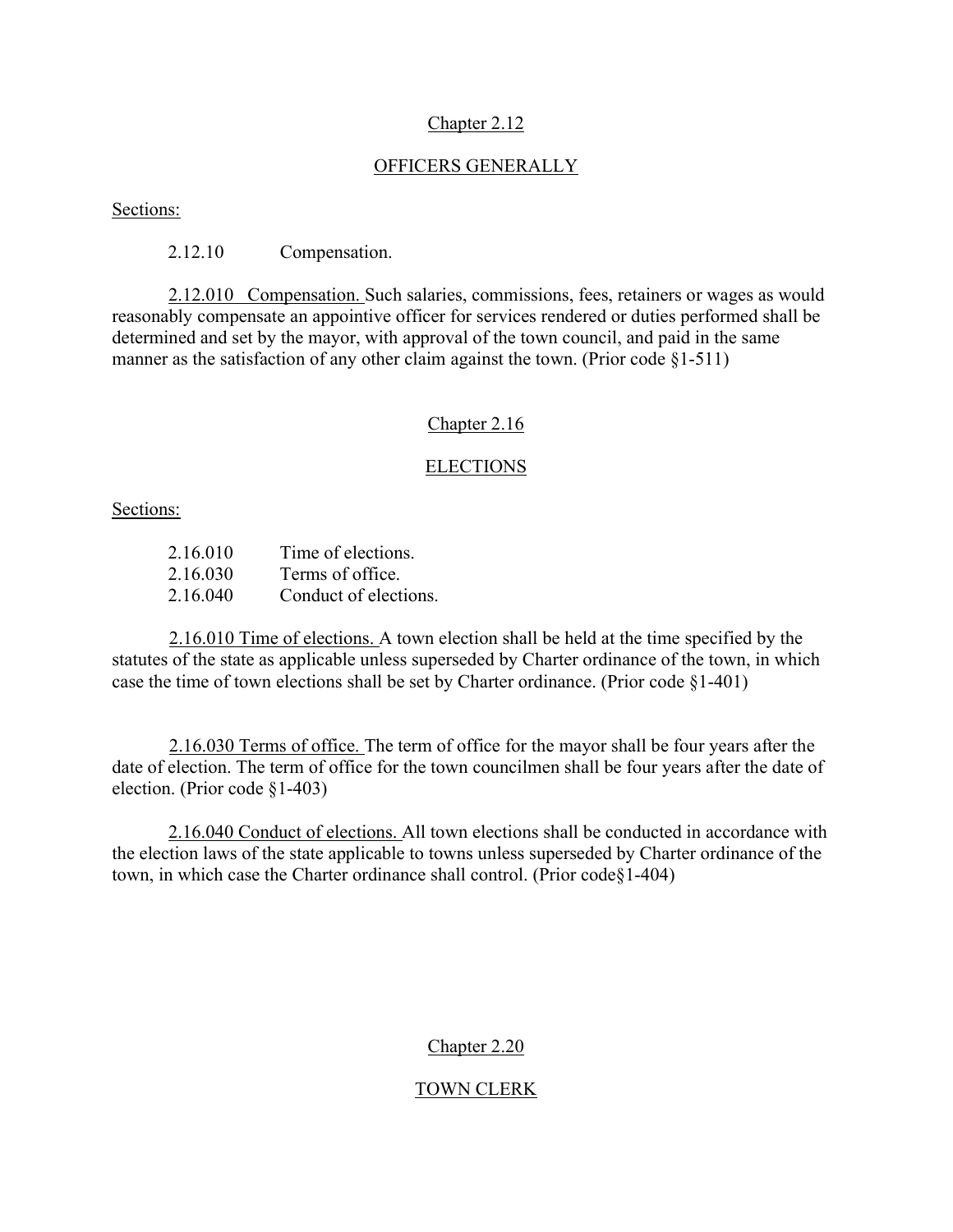Sections:

| 2.20.010 | Appointment.  |
|----------|---------------|
| 2.20.020 | <b>Duties</b> |

2.20.010 Appointment. The mayor, with the consent of and approval of the town council, shall appoint a town clerk, who shall hold office for the term of two years, or until a successor is appointed and qualified. (Prior code §1-501)

2.20.020 Duties. A. It shall be the duty of the town clerk to:

1. Keep the corporate seal, papers and books be longing to the town;

2. Attend the meetings of the town council;

 3. Keep a journal of all their proceedings and to keep a record of all ordinances passed by the town council. The journal and the record, after approval of the same, shall be signed by the mayor and attested by the clerk;

B. The town clerk shall attest all warrants, bands and licenses issued pursuant to the orders and ordinances of the town council, affix the corporate seal thereto, and keep an account in a suitable book under appropriate headings of all warrants drawn an the treasury, and an account of all licenses issued, showing the date and amount thereof;

C. The town clerk shall likewise perform such other duties as may from time to time be delegated to him by the town council or the mayor. (prior code  $\S1-502$ )

#### Chapter 2.24

#### TOWN TREASURER

Sections:

| 2.24.010 | Appointment.                       |
|----------|------------------------------------|
| 2.24.020 | Duties.                            |
| 2.24.030 | Availability of treasurer's books. |
| 2.24.040 | Bond.                              |

2.24.010 Appointment. The mayor, with the approval and consent of the town council, shall appoint a town treasurer to act for a term of two years, or until a successor is duly appointed and qualified. (Prior code §1-503)

2.24.020 Duties. The treasurer of the town shall keep his accounts so as to show when and from what sources all money paid to him have been derived and to whom and when such moneys or any part thereof have been paid out. The treasurer shall make a semiannual report to the town council and report to other times when directed by them so to do, giving a full and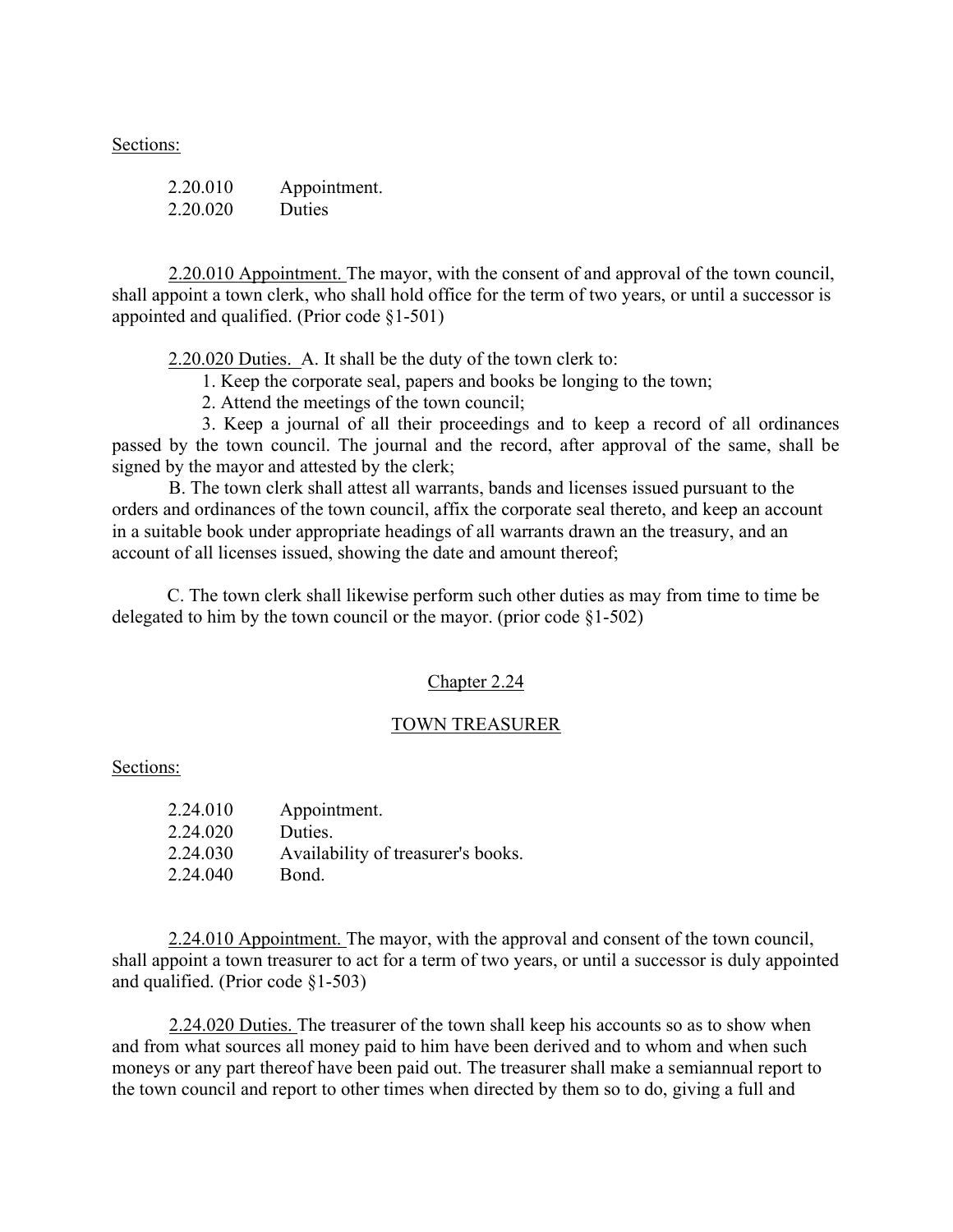itemized statement of all moneys received and expended accompanied by all warrants or orders paid since his last report, and to make a full report of all the receipts and disbursements during the year. He shall pay no money from the town treasury except upon warrants regularly issued by the town clerk, bearing the town seal and signed by the mayor. (Prior code §1-504)

2.24.030 Availability of treasurer's books. The treasurer's books, accounts and vouchers are at all times subject to examination by the mayor and town councilor any elector of the town. It is the duty of the mayor and town council to examine the books at regular meetings on some day between the first and last Mondays of March of each year and settle with the treasurer. Immediately after the annual settlement with the treasurer, the mayor and town council shall post in three or more public places an exhibit of the receipts and expenditures, specifying the source of all receipts and what appropriations were made, for what objects and the specific amount of each. (Prior code §1505)

2.24.040 Bond. The town treasurer shall give a bond in the penal sum of one thousand dollars for the faithful performance of his duties with sufficient surety to be approved by the mayor. (Prior code §1-506)

# Chapter 2.28

### TOWN MARSHAL

Sections:

2.28.010 Appointment.

2.28.010 Appointment. The mayor, with the approval of the town council, shall appoint a town marshal who shall be charged with the duty of maintaining public peace and safety in the town. Deputy marshals may also be appointed when such services are deemed necessary by the mayor or town council. (Prior code §1-507)

### Chapter 2.32

### TOWN ATTORNEY

#### Sections:

2.32.010 Appointment. 2.32.020 Duties.

2.32.010 Appointment. The mayor, with the approval of the town council, shall appoint a town attorney to act for the term of one year. (Prior code §1-508)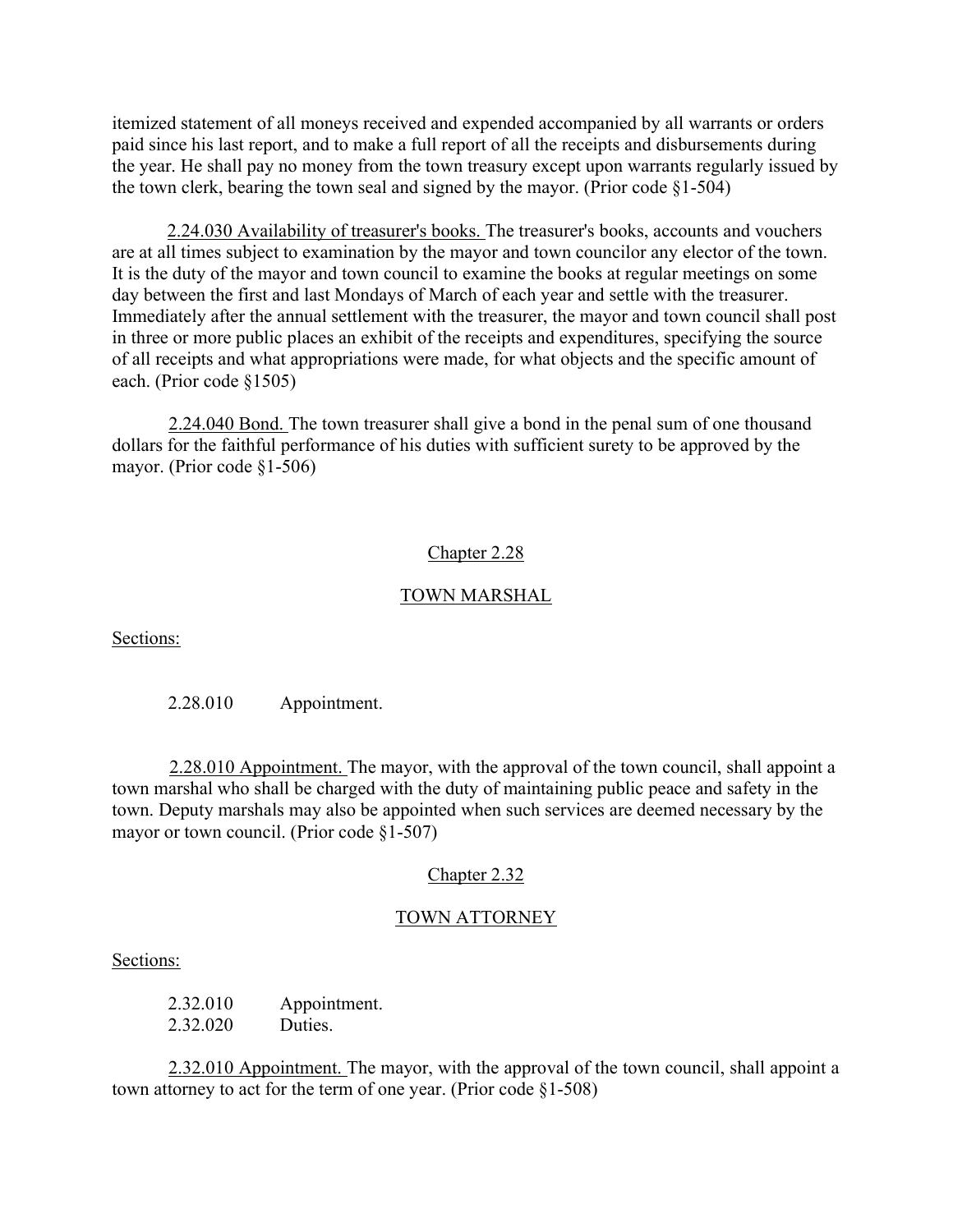2.32.020 Duties. The town attorney shall at all times:

A. Act to protect the interests of the town;

B. Advise the town council when requested;

C. Prepare or revise ordinances;

D. Render opinions on any legal matter or questions submitted to him by the councilor mayor;

E. Attend council meetings when requested;

F. Prepare all contracts and legal instruments to which the town is a party; and

G. Prepare, when authorized by the council, all charges and complaints against, and shall appear in the appropriate court in the prosecution of, every person charged with a violation of a town ordinance, or with the commission of a misdemeanor, as declared by the ordinances of the town. (Prior code §1-509)

# Chapter 2.36 MUNICIPAL COURTS

Sections:

| 2.36.010 | Appointment of municipal judge.  |
|----------|----------------------------------|
| 2.36.020 | Term of office.                  |
| 2.36.030 | Removal of municipal judge.      |
| 2.36.040 | Jurisdiction.                    |
| 2.36.050 | No change of venue.              |
| 2.36.060 | Duty.                            |
| 2.36.070 | Contempt of court.               |
| 2.36.080 | Compensation of municipal judge. |
| 2.36.090 | Fines to town clerk.             |
| 2.36.100 | Record of fines.                 |
| 2.36.110 | Costs.                           |
| 2.36.120 | Bond.                            |

2.36.010 Appointment of municipal judge. The mayor, with approval of the town council, shall appoint one or more municipal judges to conduct municipal court in accordance with the provisions of this chapter. (Prior code §2101)

2.36.020 Term of office. The term of office for a municipal judge shall be two years: An incumbent municipal judge may be reappointed to serve any number of consecutive terms. (Prior code §2-102)

2.36.030 Removal of municipal judge. Upon good cause shown, the mayor, with approval of the town council, may remove from office any municipal judge. (Prior code §2103)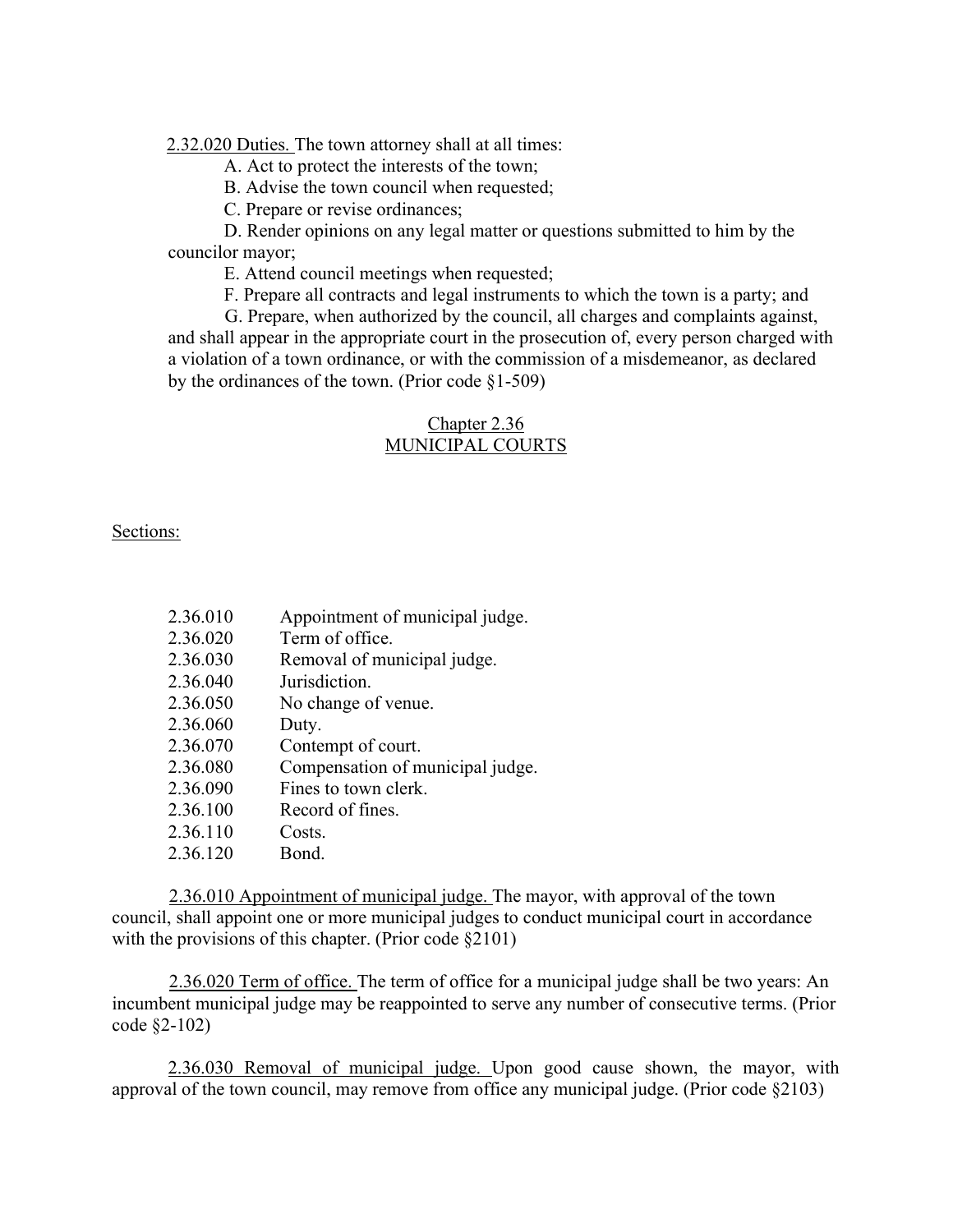2.36.040 Jurisdiction. The municipal judge shall have exclusive jurisdiction, and it shall be his duty to hear and determine all violations of ordinances of this town arising within the limits of the town. (Prior code §2-104)

2.36.050 No change of venue. No change of venue shall be granted in any case arising under the ordinances of the town under the jurisdiction of the municipal judge.(Prior code §2- 10S) .

2.36.060 Duty. The municipal judge shall be a conservator of the peace. It shall be his duty to hold open court every day except Sundays, to hear and determine all cases cognizable before him. (Prior code §2-106)

2.36.070 Contempt of court. A municipal judge may punish for contempt of court, such persons as are guilty of the actions enumerated below:

A. Insolent Behavior. Persons guilty of disorderly, contemptuous and insolent behavior toward such municipal judge while engaged in the trial of cause, or in rendering judgment, or in any judicial proceedings, which tends to interrupt such proceedings or to impair the respect due to his official authority;

B. Breach of Peace. Persons guilty of any breach of peace, noise or disturbance tending to interrupt the official proceedings of such municipal judge;

C. Disobedience to Court Order. Persons guilty of resistance or disobedience to any lawful order or process made or issued from him by authority of the municipal court.

D. Penalty. Punishment for contempt by a fine not exceeding twenty dollars, or not exceeding two days, or by both. (Ord. prior code §§2-107--2-108)

2.36.080 Compensation of municipal judge. The municipal judge shall receive such compensation as the mayor and town council may determine in advance of employment and such increases in compensation as they may determine proper during employment. (Prior code §2- 109)

2.36.090 Fines to town clerk. The municipal judge shall, upon receipt of proceeds from payment of fines, promptly remit such moneys to the town clerk. (Prior code §2-110)

2.36.100 Record of fines. The municipal judge shall keep an accurate record of all fines and sentences imposed and the moneys received therefrom. (Prior code §2-111) 2.36.110-- 2.36.12

2.36.110 Costs. As part of the penalty imposed upon conviction of a violation of an ordinance of the town, the municipal judge shall include a sum not to exceed five dollars as costs of court. In the event the accused is found innocent, said costs shall be assessed against the complaining witness. All costs collected shall be promptly remitted to the town clerk. (Prior code